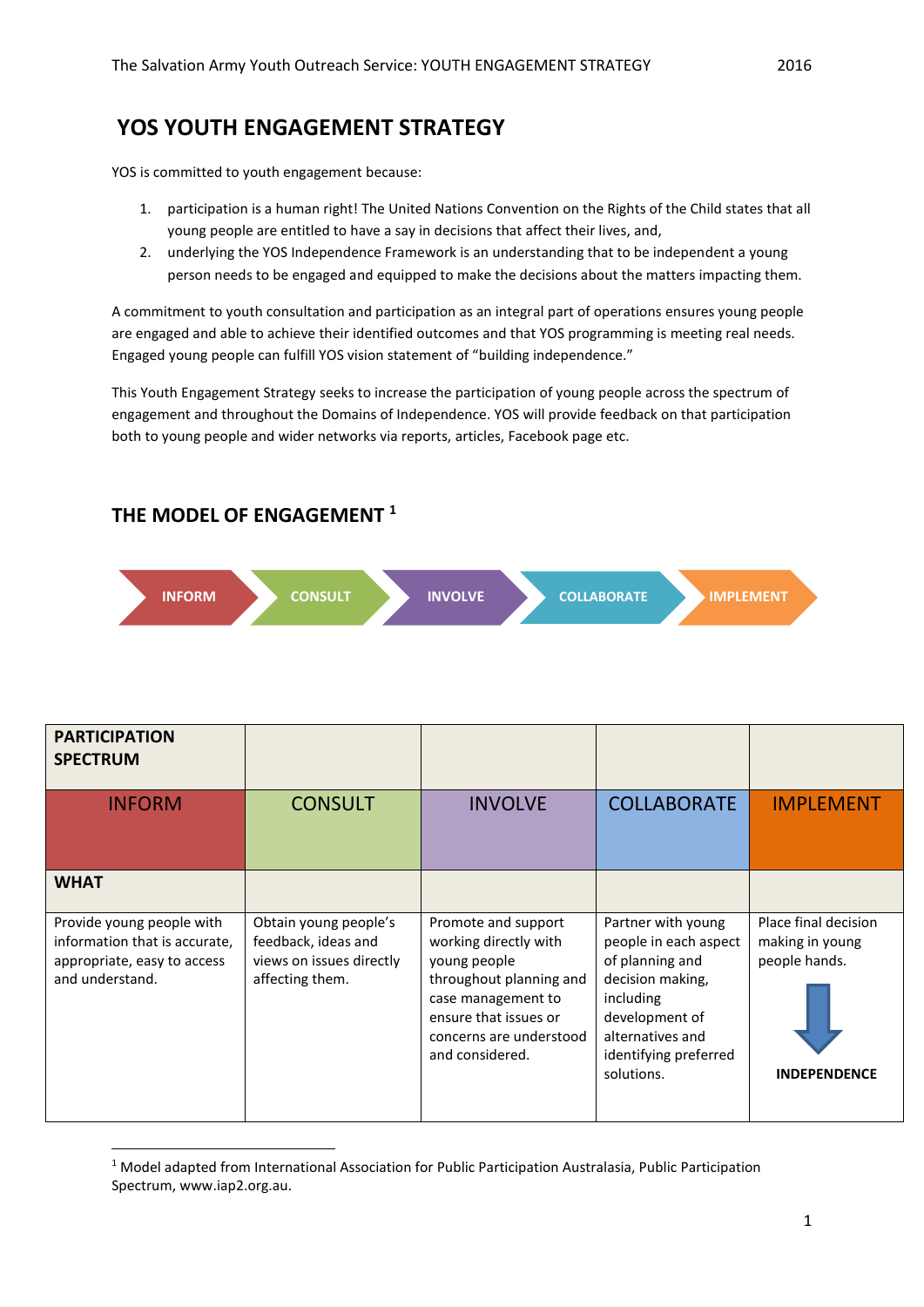| <b>INFORM</b>                                                                                                                                                                                                                                                                         | <b>CONSULT</b>                                                                                                                                                                      | <b>INVOLVE</b>                                                                                                   |                                                                                                                                                                                    | <b>IMPLEMENT</b>    |
|---------------------------------------------------------------------------------------------------------------------------------------------------------------------------------------------------------------------------------------------------------------------------------------|-------------------------------------------------------------------------------------------------------------------------------------------------------------------------------------|------------------------------------------------------------------------------------------------------------------|------------------------------------------------------------------------------------------------------------------------------------------------------------------------------------|---------------------|
| <b>HOW</b>                                                                                                                                                                                                                                                                            |                                                                                                                                                                                     |                                                                                                                  |                                                                                                                                                                                    |                     |
| Email<br>$\bullet$<br><b>SMS</b><br>$\bullet$<br>Social Media<br>$\bullet$<br>e.g.facebook<br><b>Newsletters</b><br>$\bullet$<br>Posters/Flyers<br>$\bullet$<br>Presentations<br>$\bullet$<br>Develop<br>$\bullet$<br>partnerships with<br>relevant agencies<br>Outreach<br>$\bullet$ | Surveys<br>Social Media<br>$\bullet$<br>Ideas discussion<br>$\bullet$<br>board<br>Graffiti wall<br>$\bullet$<br>Suggestion box<br>$\bullet$<br>Focus groups<br>٠<br><b>SMS</b><br>٠ | Case<br>$\bullet$<br>management<br>plan<br>Outcome Star<br>$\bullet$<br>Survey on<br>$\bullet$<br>specific topic | Workshops<br>$\bullet$<br>Focus<br>$\bullet$<br>groups<br>Peer<br>$\bullet$<br>interviews<br><b>Discussion</b><br>$\bullet$<br>forums<br>Youth<br>$\bullet$<br>reference<br>groups | Youth<br>leadership |

# **WHY <sup>2</sup> INVOLVE YOUNG PEOPLE**

## **BENEFITS**

| TO YOUNG PEOPLE                                                      |                                                                                                                                                                                                                                                | TO YOS    |                                                                                                                                                                             |
|----------------------------------------------------------------------|------------------------------------------------------------------------------------------------------------------------------------------------------------------------------------------------------------------------------------------------|-----------|-----------------------------------------------------------------------------------------------------------------------------------------------------------------------------|
| programs and services<br>Development of skills<br>Sense of ownership | Young people are better informed about YOS<br>Having a say in decisions that affect them<br>Increased self confidence<br>Connection to YOS community / networks<br>Sense of value and respect from YOS community<br>Being part of the solution | $\bullet$ | More effective programs and services that<br>represent diversity of young people<br>Relevant programs<br>Inclusive policy<br>Diverse and engaged community<br>Connectedness |

**BARRIERS:** young people's engagement is not the sole determinant in a decision making process. There

are many factors that need to be taken into consideration. Some are listed below:

| YOUNG PEOPLE |                             | <b>FOR YOS</b> |                        |
|--------------|-----------------------------|----------------|------------------------|
|              | Time                        |                | <b>Budget</b>          |
|              | Unrealistic goals           | $\bullet$      | <b>Existing policy</b> |
|              | Negative experience         | $\bullet$      | Timeframes             |
|              | <b>Personal limitations</b> | $\bullet$      | Resources              |
|              | Lack of Confidence          | $\bullet$      | Legislation            |
|              | Indifference                |                |                        |

<sup>2</sup> www.wodonga.vic.gov.au

**.**